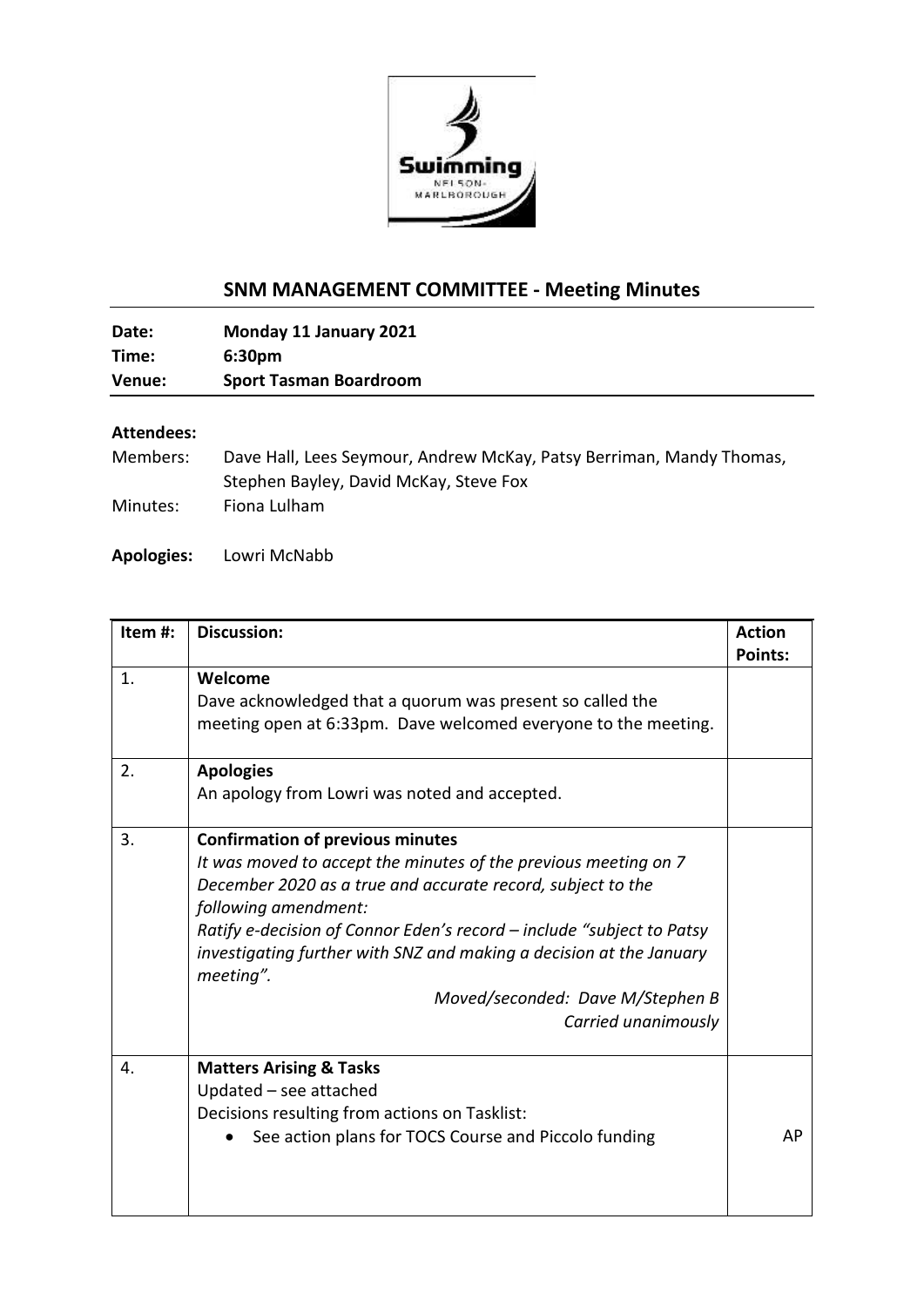| 5.  | <b>Ratify e-decisions</b>                                                                                                           |    |
|-----|-------------------------------------------------------------------------------------------------------------------------------------|----|
|     | It was moved to ratify the e-decision to change the venue from HSS                                                                  |    |
|     | to RAC for the SNM Country & Town meet, made on 08/01/2021<br>Moved/seconded: Patsy/Dave H                                          |    |
|     | Carried unanimously                                                                                                                 |    |
|     |                                                                                                                                     |    |
| 6.  | <b>Chair Report</b>                                                                                                                 |    |
|     | Nothing further to report – no Chair's Call this month.                                                                             |    |
| 7.  | <b>Strategic Plan/KPI Implementation</b>                                                                                            |    |
|     | Nothing to report. Ongoing.                                                                                                         | AP |
| 8.  | <b>Health &amp; Safety, Child Protection</b>                                                                                        |    |
|     | No report this month.                                                                                                               |    |
|     |                                                                                                                                     |    |
| 9.  | <b>Secretary Report</b>                                                                                                             |    |
|     | Report was tabled as read. Everything up to date.                                                                                   |    |
| 10. | <b>Treasurer Report</b>                                                                                                             |    |
|     | Report was tabled as read.                                                                                                          |    |
|     | Xero 99% set up. Need to set up Asset Register. Fiona and Andy to                                                                   | AP |
|     | work on this.                                                                                                                       |    |
|     | Andy noted that the comparative reporting in Xero for P&L is<br>comparing all of 2020 vs part-year for 2021 which is due to setting |    |
|     | up the conversion balances in Xero $-$ so bear this in mind when                                                                    |    |
|     | looking at the figures.                                                                                                             |    |
|     |                                                                                                                                     |    |
|     | Decisions:<br>It was moved to approve the Accounts Payable.                                                                         |    |
|     | Moved: Dave H                                                                                                                       |    |
|     | Carried unanimously                                                                                                                 |    |
| 11. | <b>Registrar Report</b>                                                                                                             |    |
|     | Report was tabled as read.                                                                                                          |    |
|     |                                                                                                                                     |    |
|     | Decisions:                                                                                                                          |    |
|     | The following changes to the LC Champs flier were approved:<br>Limit number of entries to 9 per individual                          |    |
|     | Take out the sentence to do with Referee's whistle                                                                                  |    |
|     | Point scoring for trophies to go under Matrix in flyer                                                                              |    |
|     | Leave "swim-ups" out of the Laurie Crabbe.                                                                                          |    |
|     | Change to "Posting of the results of the respective event"                                                                          |    |
|     | • Results will be released at the end of the "meet"                                                                                 |    |
|     | Correct the Buchanan Point scoring                                                                                                  |    |
|     | Superseeding will be used                                                                                                           |    |
|     | It was moved to accept the above changes and release the meet                                                                       |    |
|     | flyer.<br>Moved: Dave                                                                                                               |    |
|     | Carried unanimously                                                                                                                 |    |
|     |                                                                                                                                     |    |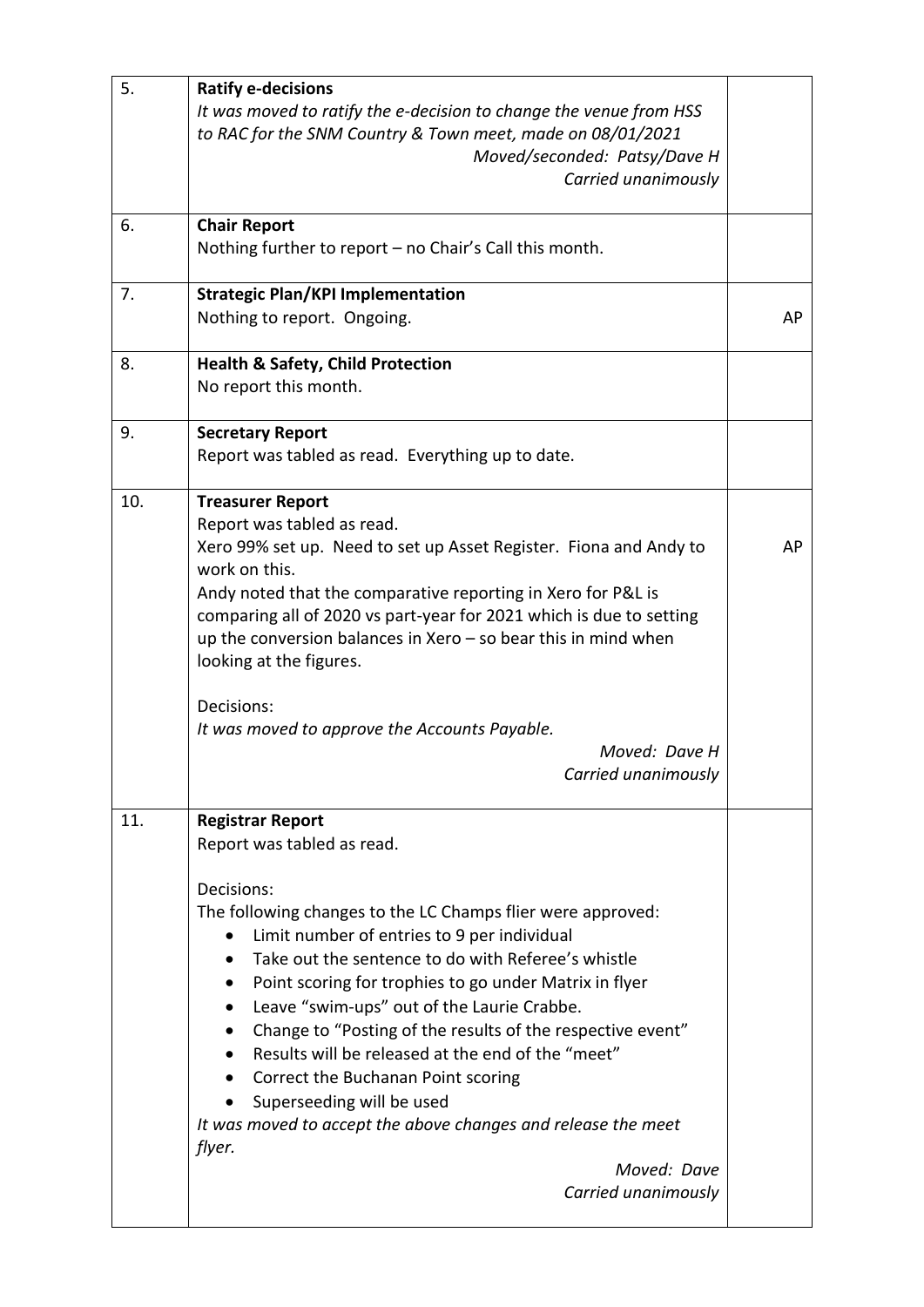|     | Glen was appointed as Regional Coach/TM for Mako Juniors.             |    |
|-----|-----------------------------------------------------------------------|----|
|     |                                                                       |    |
|     | Connor Eden's time for 100 breast at NZSC:                            |    |
|     | Connor's time has been accepted by the SNZ Database so it was         |    |
|     | agreed to accept it as a SNM Record.                                  |    |
|     | It was moved to accept Connor Eden's 100 breast record at NZSC.       |    |
|     | Moved/seconded: Patsy/Lees                                            |    |
|     | Carried unanimously                                                   |    |
|     |                                                                       |    |
|     | It was agreed to ratify the most recent SNM records set by Isabella   |    |
|     | and Bree.                                                             |    |
|     | Moved/seconded: Patsy/Dave                                            |    |
|     | Carried unanimously                                                   | AP |
|     |                                                                       |    |
|     | Officials shirts: Running low on officials shirts. Some shirts do not |    |
|     | have "Official" on them. Fiona to contact Swim T3 and get further     |    |
|     | details.                                                              |    |
|     |                                                                       |    |
|     | Tasman SS: Sport Tasman are introducing a fee of \$2.50 per entrant   |    |
|     | which increases the cost of running the meet.                         |    |
|     | It was moved to NOT run the Tasman Secondary Schools meet in          |    |
|     | 2021.<br>Moved: Dave                                                  |    |
|     | Carried unanimously                                                   |    |
|     |                                                                       |    |
|     | It was noted that SNM could support regional swimmers by              |    |
|     | contacting Colleges and asking them to recognise SNZ national         |    |
|     | swimming events rather than just NZSS.                                |    |
|     |                                                                       |    |
|     | SNZ Admin meeting: as tabled in Patsy's report.                       |    |
|     |                                                                       |    |
| 12. | <b>Publicity/Communication Report</b>                                 |    |
|     | Confirmed that publicity for Jack was generated and More FM will      |    |
|     | be at LC Champs.                                                      |    |
|     |                                                                       |    |
| 13. | <b>Funding Report</b>                                                 |    |
|     | Funding going to plan. Nothing further for this month.                |    |
|     | Just need to note that the change of venue for SNM C&T may affect     |    |
|     | the Mainland grant.                                                   |    |
| 14. | <b>SNZ Liaison Report</b>                                             |    |
|     | Chair Level: No report                                                |    |
|     | Administration Level: In Registrar's Report                           |    |
|     |                                                                       |    |
| 15. | <b>Technical Update</b>                                               |    |
|     | Another technical official/IOT was signed off at SNM C&T with         |    |
|     | another few lined up to be signed off at LC Champs.                   |    |
|     |                                                                       |    |
| 16. | <b>Coaching Report</b>                                                |    |
|     | No coaching liaison.                                                  |    |